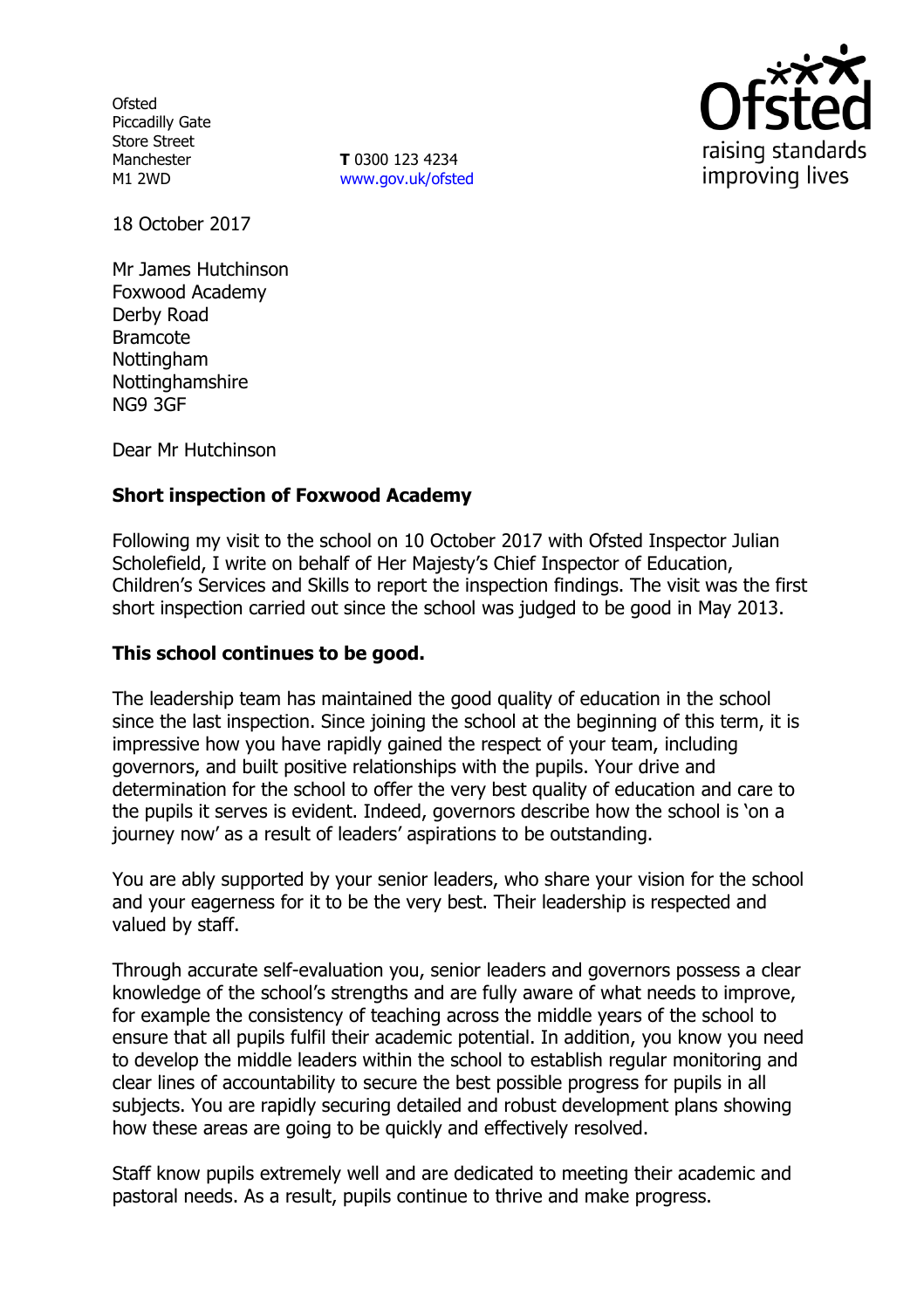

Parents speak positively about the school and are highly supportive. However, some say they would welcome a clearer understanding of how the pupil targets are set and what impact they have on their child's learning and development. Parents would also like the school to provide more clubs. Nevertheless, there were also many favourable comments, such as, the headteacher is a 'breath of fresh air', 'this is an amazing school with wonderful teachers' and 'my child is so happy at the school and making good progress'.

At the beginning of the inspection, we agreed on the key lines of enquiry to be considered during the day. These included: how the school ensures that pupils are safe; the effectiveness of leaders in ensuring that pupils make good progress, especially in reading; and how well leaders, including governors, ensure that disadvantaged pupils achieve well.

# **Safeguarding is effective.**

You, your staff and governors take a rigorous and consistent approach to safeguarding because there are many pupils who attend your school who are vulnerable in some way. There is a clear culture that safeguarding is everybody's responsibility and staff, whatever their role, recognise the need for vigilance. Clear and well-understood procedures ensure that adults know how to refer concerns within the school to outside agencies. Leaders carefully monitor pupils and quickly follow up any concerns, not hesitating to escalate any serious concerns should they arise.

You, and other leaders and governors ensure that all safeguarding records are detailed, up to date and of high quality. You ensure that staff receive regular training on keeping pupils safe. Leaders, including governors, understand the importance of carrying out checks on new staff and making sure recruitment procedures are rigorous. Recruitment records are accurate and comprehensive. Risk assessments are in place for specific pupil activities and leaders are diligent in ensuring that they are reviewed regularly.

Relationships between staff and pupils are strong and supportive. Consequently, pupils report and are clear that they feel safe and are happy during their time at school. They describe how staff look after them, teach them well and support them in dealing with worries or concerns. They understand bullying but confirm it rarely happens. If it does, it is quickly tackled by staff and, consequently, pupils enjoy their time at school, which is evident in their regular attendance.

## **Inspection findings**

Governors, staff and parents talk with enthusiasm about securing your appointment as headteacher of Foxwood Academy. You are highly ambitious for the school and securing the best outcomes for pupils. Senior leaders, staff and governors share your determination to drive forward improvements. Therefore, the capacity of leaders at the school is strong.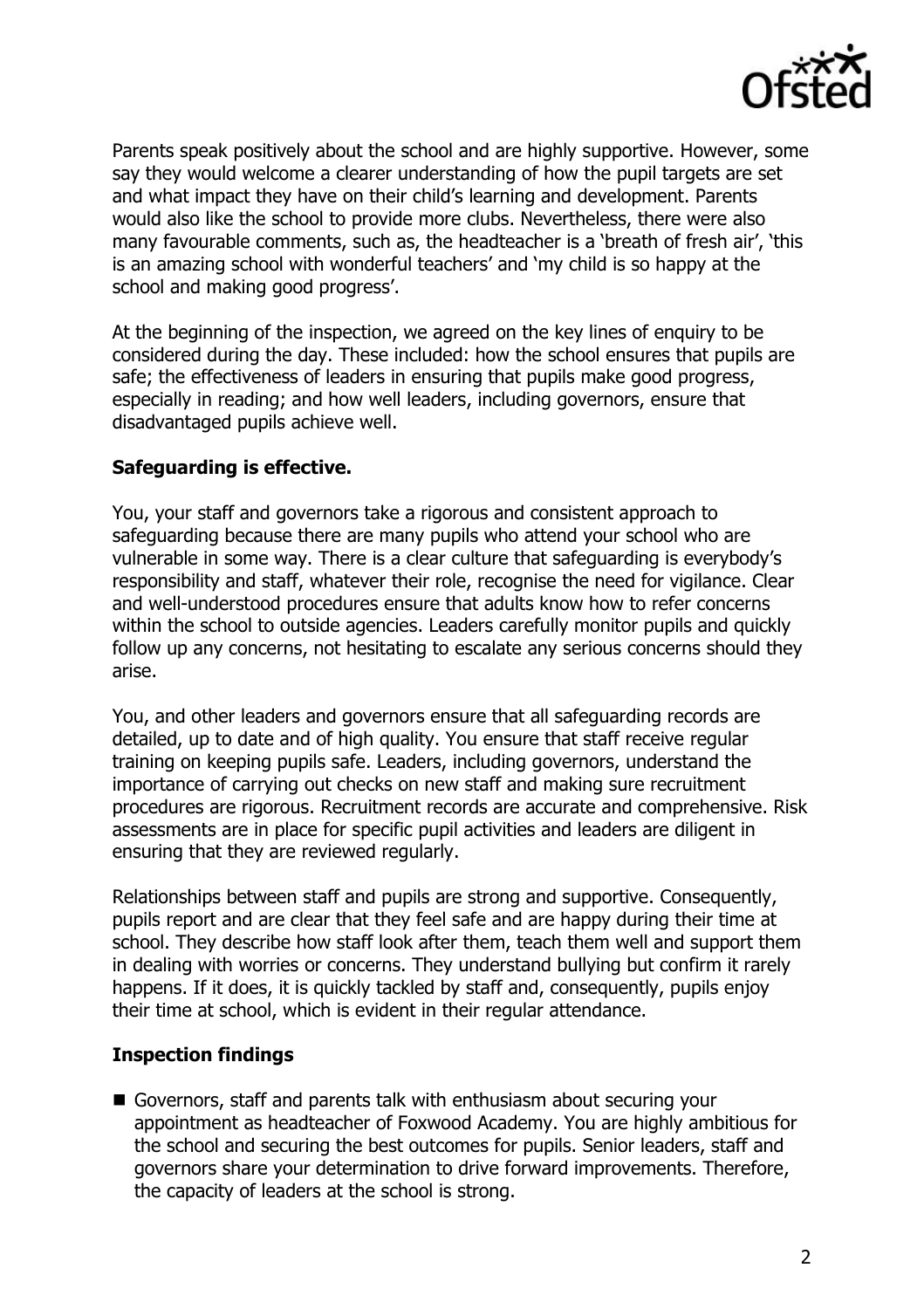

- You have wasted no time in communicating your vision for the school, clearly setting out your high expectations and aspirations for the school in detailed improvement plans. You have rapidly settled into your role within the school, and with parents, and quickly set about working with staff to realise the vision.
- Since the last inspection, leaders have worked enthusiastically to improve pupils' outcomes and provide high-quality care. The teaching of reading, which was identified as an area for improvement, has been successfully tackled. Consequently, pupils now achieve well in reading, make good progress from low starting points and can share a love of reading as a result. You rightly identify the need to improve the planning and pitch of lessons in order to challenge pupils with different starting points to achieve the even higher standards you aspire to.
- Leaders monitor the quality of provision and pupil's progress regularly. When pupils fall behind and are not making sufficient progress, interventions are swift and effective in supporting pupils to catch up. All staff know each pupil extremely well and are aware of their highly complex needs. The curriculum covers a wide and impressive range of subjects, learning experiences and accredited courses and qualifications, including vocational provision based at Nottingham Hospital. This ensures that no pupil leaves the school without either a further education placement, employment opportunity or training course to attend.
- There is a strong focus on reading, writing and mathematics. Younger pupils were excited by their capture and recall of number sequences using the electronic white board. Writing by older pupils demonstrated their sound grasp of complex and compound sentences. Disadvantaged pupils make good progress across the school. In addition, there is a strong focus on developing life skills and securing appropriate qualifications. Some pupils were engrossed in art and science activities, while other pupils worked independently on GCSE mathematics questions. Nevertheless, you are correct in identifying the need to adopt the national standard descriptors to accurately moderate the achievements of pupils and set challenging targets for improvement.
- Staff, including newly qualified teachers, appreciate the opportunities afforded to them to develop their practice. They welcome the guidance given by leaders and value the training they attend to further develop their skills. They are well informed and knowledgeable about the latest child protection and safeguarding requirements. However, you are aware that more work needs to be undertaken to ensure that middle leaders, in particular, are accountable for the quality of education pupils receive.
- $\blacksquare$  Irrespective of their role, staff describe how they are well supported by leaders and governors. They say leaders are approachable and that they are able to share any concerns they may have, confident they will be well supported. They comment particularly on the pastoral support they receive from leaders when working with children who often have significant and complex needs. This enables them to carry out their roles effectively, and provide pupils with a good quality of education and care.